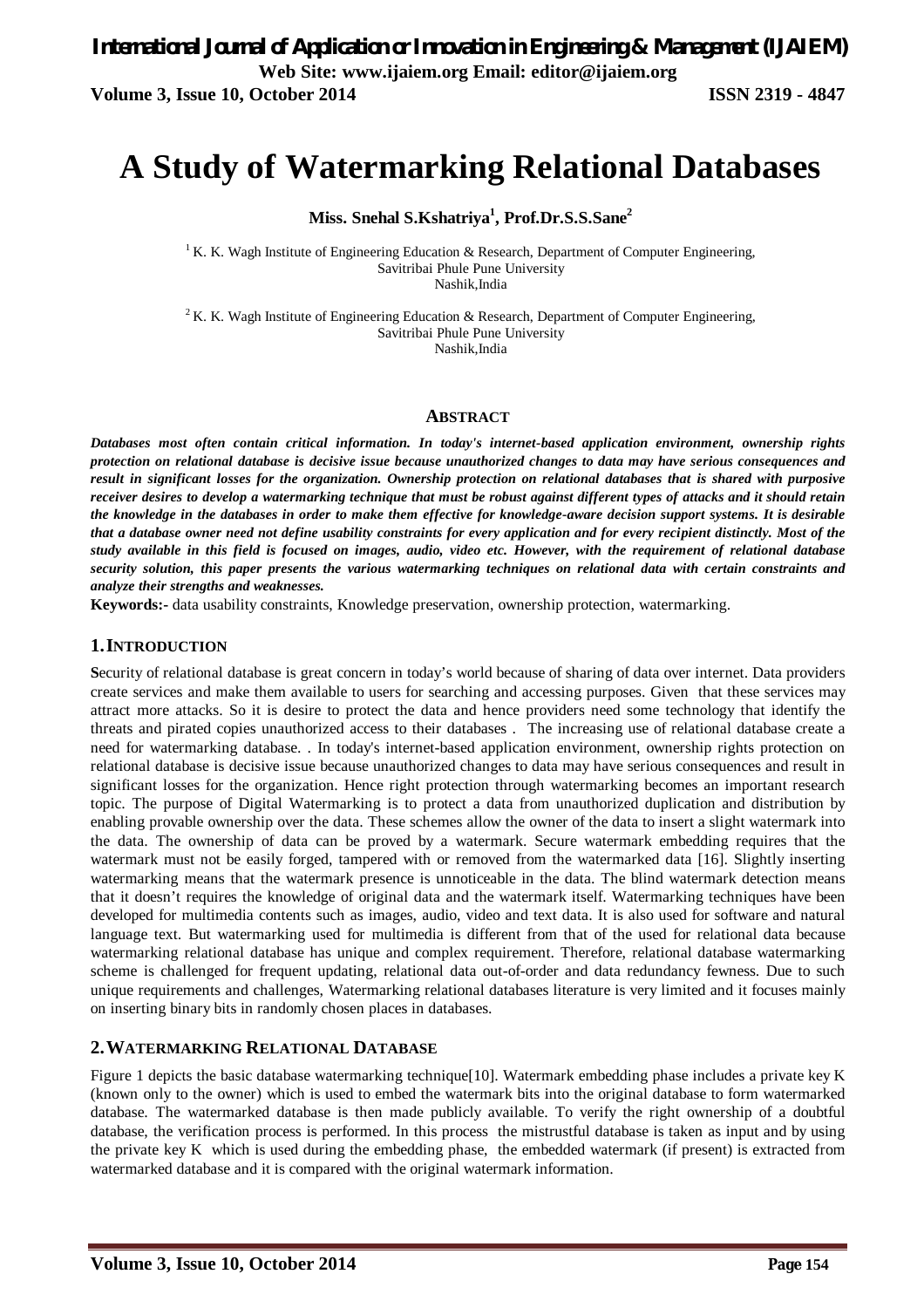# *International Journal of Application or Innovation in Engineering & Management (IJAIEM)* **Web Site: www.ijaiem.org Email: editor@ijaiem.org**

**Volume 3, Issue 10, October 2014 ISSN 2319 - 4847**



**Figure 1** Basic Watermarking Technique

The watermarked database must preserve the following properties:

**Robustness:** Watermarking process should be robust against different types of malicious attacks. The watermarking algorithm should be developed in such a way that it should be difficult for an attacker to delet or alter the watermark from database without violating the knowledge of the data.

**Usability:** Watermarking technique should not results in distortion of data and knowledge in the databases should be preserved. i.e. Data should be useful after watermark embedding process.

**Blindness:** Watermark extraction should not require the knowledge of the original database and watermark itself.

**Security:** Watermarked tuples, attributes, bit positions that are selected for embedding watermark bits should be kept secret and it should be only known by having the knowledge of a secret-key. (i.e.Owner of the database)

#### **2.1 Application of Digital Watermarking for Relational Databases**

Digital Watermarks for relational databases are useful in many applications:

- 1) **Ownership Assurance:** For ownership protection watermarking can be used. To assure ownership of a relational database, Owner of the database can embed a watermark into his data by using some private parameters which is known only to him. Then watermarked database can be made publicly available. Later, suppose Owner suspects that the data published by someone else has pirated from his data. To avoid ownership confusion, Owner can proved the presence of his watermark in attacker's data. Hence watermark detection have to be used to survive against various malicious intentions [4].
- 2) **Fingerprinting:** Fingerprinting is used to identify a betrayer. The applications where content is publicly available over a network, the owner of data would like to discourage unauthorized distribution and dublication of data by embedding a distinct watermark in each copy of the content. If an unauthorized copies of the data are found, then the original data can be determined by extracting the fingerprint [4].
- 3) **Fraud and Tamper Detection:** Critical applications such as commercial transactions or medical applications use data, it will originated from a specific source and it will not been modified, manipulated or destroyed. This can be achieved by embedding a watermark in the underlying data of the database. The watermark is extracted by using private parameter associated with the source. Fraud in the data is verified by checking the integrity of original data to that of extracted watermark [7]

#### **2.2 Different Attacks**

In fragile watermarking, integrity verification is done while in robust watermarking, the embedded watermark should be robust against various types of attacks. This attacks includes removing or distorting the watermark. The watermarked database may suffer from various types of attacks which are created intentionally and unintentionally and it may damage or erase the watermark.[13]

- **1) Benign Update:** In this type of attack, the marked tuples may be inserted, removed or updated. It may make embedded watermark detectable or undetectable. This may done unintentionally.
- **2) Value Modification Attack:** In this type of attack, watermarks are destroyed by altering one or more bits in the watermarked data. Success of this attack depends on the estimation of how many bit positions are involved in the watermarking. Underestimation of it may cause the attack unsuccessful, whereas overestimation may cause the data useless.
- **3) Subset Attack:** Attacker may consider a subset of the tuples or attributes of a watermarked relation. Attacker may delete or update tuples or attribute and hope for watermark has been lost.
- **4) Collusion Attack:** This attack requires the attacker to have access to multiple watermarked copies of the same content.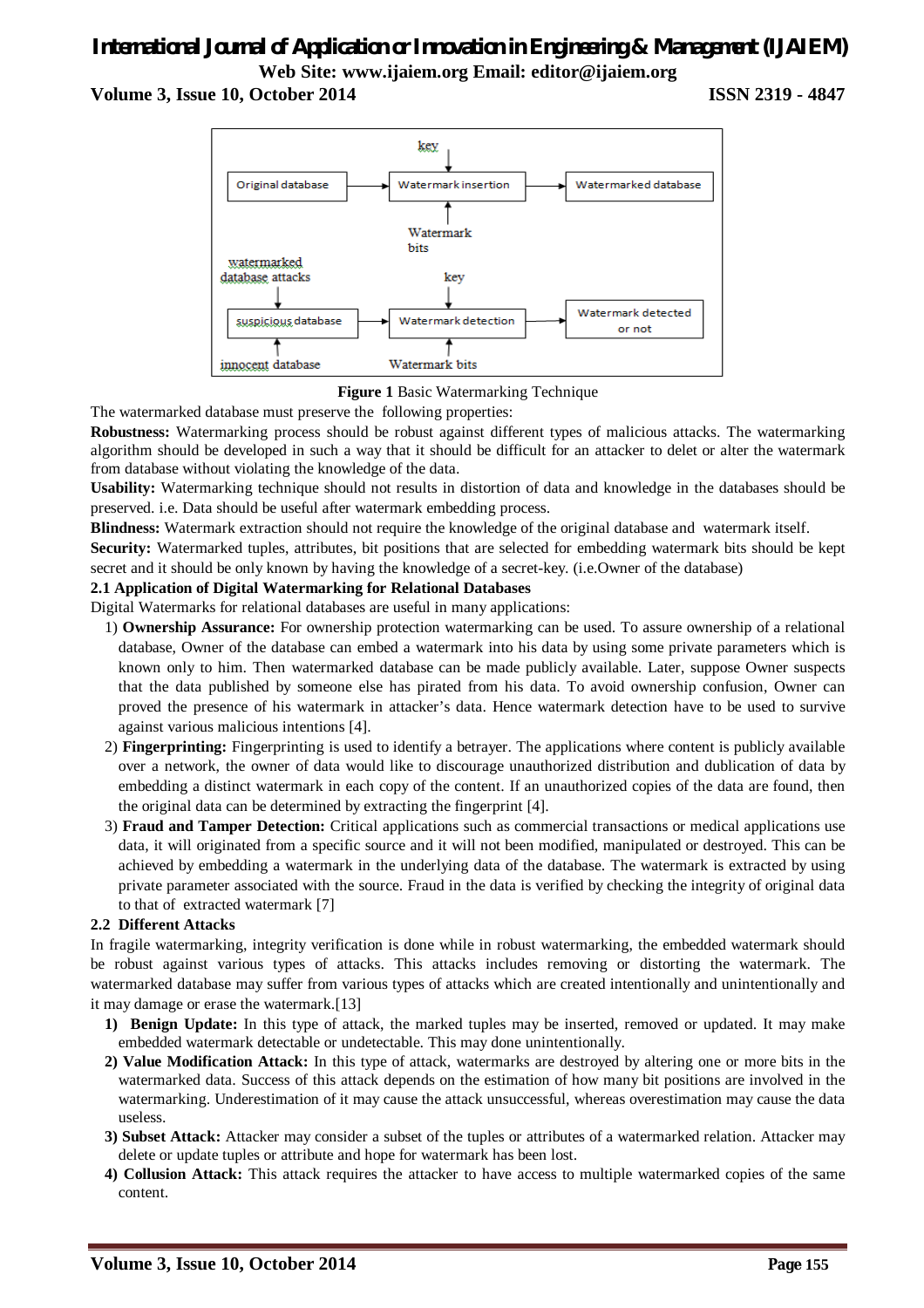# *International Journal of Application or Innovation in Engineering & Management (IJAIEM)* **Web Site: www.ijaiem.org Email: editor@ijaiem.org**

### **Volume 3, Issue 10, October 2014 ISSN 2319 - 4847**

- **5) Majority Attack:** This attack creates a new relation with the same schema as the copies but with each bit value computed as the majority function of the corresponding bit values in all copies so that the owner cannot detect the watermark.
- **6) False Claim of Ownership:** This type of attack, attacker may claim for ownership by adding his own watermark in owner's data.
- **7) Subset Reverse Order Attack:** In this type of attack, attacker exchangs the order or positions of the tuples or attributes in data which may remove or disturb the watermark.

#### **2.3 Classification of Watermarking Techniques**

In this paper, we try to cover the details of various watermarking techniques. To limit the survey area we classify techniques based on:

- **1)Watermark Information:** Different watermarking embed different types of watermark information into the database. (e.g. image, text, sound etc.)
- **2) Distortion:** Watermarking may be distortion-based or distortion- free depending on whether the marking introduces any distortion to the data. Distortion-based watermarking techniques includes slight changes in the original data during embedding phase but the degree of change should be tolerable and should not make the data useless. In distortion-free watermarking scheme, the watermark insertion phase does not depend on any specific type of attribute and does not introduce any distortion in the original data
- **3) Cover Type:** Watermarking can be classified based on the type of the cover i.e. type of attributes into which watermark bits are embedded.
- **4) Granularity Level:** The watermarking can be performed by modifying or inserting information at bit level or higher level (e.g. character level or attribute level or tuple level).
- **5) Verifiability:** The verification process may be deterministic or probabilistic in nature, it can be performed blindly or non-blindly, it can be performed publicly (by anyone) or privately (by the owner only).
- **6) Intent:** Different watermarking schemes are designed for various purposes, namely, integrity and tamper detection, localization, ownership proof, traitor detection etc.

#### **3.RELATED WORK**

In this section, an overview of existing watermarking techniques for relational database are provided. The objective of this survey is clearly understand the limitations of existing schemes. Agrawal and Kiernan [3] uses bit-level watermarking algorithm. In this algorithms, attributes of a chosen subset of tuples are selected to embed watermark bit information. The value of a hash function determines which attribute should be select for watermark embedding process. Some bit locations will be marked amongst least significant bits of the attribute[1], [3], [6]. Agrawal and Kiernan [3] proposed a bit-resetting algorithm which set the LSB of the selected attribute of the selected subset of tuples. The attribute selection for watermark embedding is based on computation of message authenticated code, where MAC is calculated by using the tuple's primary key ans the secret key. This technique assumes unconstrained LSB manipulation during watermark embedding process. Such out-of-bound modification of data generates undesirable results. LSB-based data hiding techniques are efficient, but an attacker can easily destroy watermark by simple manipulation of data. (for example shifting LSB) Gupta, G. and Pieprzyk, J [5] propose a reversible watermarking scheme that is the modified version of Agrawal and Kiernan's. In this technique, it first extracts a bit OldBit from the integer portion of the attribute value and then replace it by the watermark bit and embeds it in the fraction portion of the attribute value. Thus, the watermark bit can be recovered and the attribute can be restored to its unmarked value by replacing the watermark bit with the original bit OldBit extracted from the fraction part. Thus the original database can be recovered along with the ownership proof. R. Sion, M. Atallah, and S. Prabhakar [8] uses Statistical-property watermarking algorithm. In this algorithm, watermark bits are embedded in actual data distribution properties of subset of tuples. The whole database is divided into a maximum number of unique, non-overlapping subsets of tuples. A watermark bit is embedded in each selected subset of tuples by making slight difference in some of the data values. Then average value of subset and variance values are reach some value which is depending on whether the watermark bit is 0 or 1. The data partitioning concept is vulnerable to watermark synchronization errors, particularly in the case of tuple insertion and deletion attacks, because the position of marker tuples is disturbed by these attacks. Such errors may be reduced if marker tuples are stored during watermark embedding phase and that same stored marker tuple will used for the data partitions again during watermark decoding phase. But this violates the concept of "blind decoding" of watermark. Furthermore, the threshold selection for bit decoding includes arbitrarily chosen thresholds without following any optimality criteria. This will results in error in the decoding process. The concept of usability bounds on data is used in this technique to control distortions introduced in the data during watermark embedding. However, an attacker can corrupt the watermark by launching large scale attacks on large number of rows. The decoding accuracy is depend on the usability constraints defined by owner of the data. Hence decoding accuracy is degrade if an attacker violates these bounds. An important shortcoming of this approach is that the data owner needs to specify usability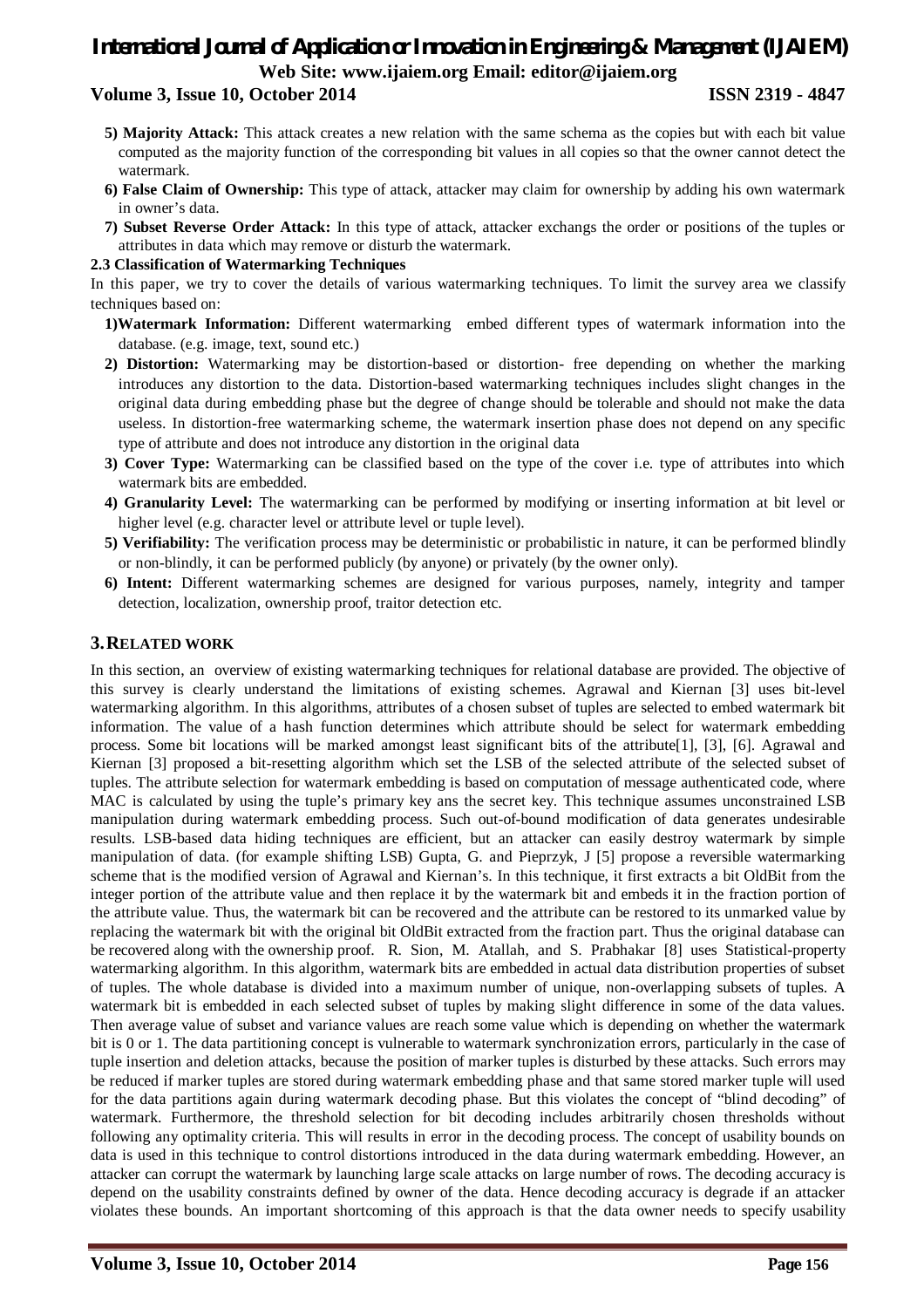# *International Journal of Application or Innovation in Engineering & Management (IJAIEM)* **Web Site: www.ijaiem.org Email: editor@ijaiem.org Volume 3, Issue 10, October 2014 ISSN 2319 - 4847**

constraints separately for application that will use data every time. Zhang, Z, X. Jin, M. Wu, E. Tang [17], [18] uses Image-based watermarking algorithm. In this algorithms, Watermarking is done by using an image. The image contain bits which are used to represent the watermark bits. These bits are embedded in selected locations in database and if these bits are recovered correctly then it can be used to reconstruct an embedded image. This watermarking technique can be considered as a sub-class of the bit-level watermarking algorithm. A watermarking scheme proposed by Al-Haj, A. and Odeh, A.[9] is based on hiding binary image in non-numeric multi-word attributes spaces of subsets of tuples. The watermark is partitioned in m string each containing n bits. The database is also partitioned into non-overlapping subset each containing m tuples. The watermark image is embedded into each m-tuple subset. The embedding process is done as follows: suppose the integer representation of the ith, i  $\in [1 \dots m]$ , short string is di. A double space is created after di words of the pre-selected nonnumeric, multi-word attribute of ith tuple in the subset. The extraction process counts the single spaces present before double space which shows inserted short binary string. This algorithm embeds the same watermark for all non-intersecting subsets of the database and so it is robust against subset addition, subset deletion attacks. Another advantage for space- based watermarking is that large bit-capacity available for embedding the watermark. However, it may suffer from watermark removal attack if attacker replaces all double spaces between two words (if exist) by single space for all tuples in the relation. M. Kamran, Sabah Suhail, and Muddassar Farooq [2] uses Random bit pattern watermarking algorithm. They proposed a method for numeric data. It is a robust against various attacks and efficient watermarking scheme for relational databases. In this method, a robust watermark algorithm is used to embed watermark bits into the original data set. The watermark embedding algorithm takes a secret key and the watermark bits as input and converts a original data set into watermarked data set. Watermark bits are generated from UTC (Coordinated Universal Time) datetime which is the primary time standard used to synchronize the time all over the world [19]. These bits are given as input to the watermark encoding function. Then data set is partitioned into non-overlapping partitions by using the secret key in conjunction with a cryptographic secure hash function. To minimize distortions, only few tuples are selected for watermarking. Then watermark bits are embedded in the selected tuples using a robust watermarking function. This technique embeds each bit of the watermark in every selected tuple of each partition; as a result, it is robust against malicious attacks even only one watermarked row is left in the data after an attack. The watermarked data set is delivered to recipient where an attacker aims at destroying the watermark by launching different types of attacks. The decoding algorithm is blind and its decoding accuracy does not depend on the usability constraints. As a result, 100 percent decoding accuracy is achieved irrespective of the amount of data alterations made by an attacker in the watermarked data. But The decoding accuracy may decrease in case of combination of different attacks. And if an attacker alters the original data to some signed or zero-valued data then the decoding accuracy might be decreased. This technique is best suited for data sets that contain unsigned numeric attributes. This scheme depend critically on presence of primary key attribute. If there is no primary key or if attacker alter/destroy key then scheme will not work.

# **4.CONCLUSION AND FUTURE WORK**

In this paper, we reviewed different techniques on watermarking relational databases that embeds the watermark bits in the database set by partitioning it. Every author worked for the robustness of the technique. Many watermarking techniques are based on different watermark information, most of these techniques are designed for numerical database and are distortion based. There are almost similar steps to identify attribute then tuple and then marking position for the watermark. Finally, we observe that usability of the watermarked database and deterministic detectability leaves so many queries in mind for future research. Most of these techniques used a single attribute of a tuple to embed a watermark. So, this work will be extended towards embedding the same watermark at different attributes at different places. Therefore, it will be difficult for attacker to remove watermarks from different places from the database. Most of these techniques are also depend on presence of primary key. So we will also extend the work to find solution if there is no primary key.

#### **REFERENCES**

- [1] Agrawal, R., P. Hass and J. Kiernan, 2003.Watermarking relational data: Framework, algorithms and analysis. Int. J.Very Large Data Bases, 12: 157-169.
- [2] M. Kamran, Sabah Suhail, and Muddassar Farooq, "A Robust, Distortion Minimizing Technique for Watermarking Relational Databases Using Once-for-All Usability Constraints", IEEE TRANSACTIONS ON KNOWLEDGE AND DATA ENGINEERING, VOL. 25, NO. 12, DECEMBER 2013
- [3] Agrawal, R. and J. Kiernan, 2002. Watermarking relational databases. Proceeding of the 28<sup>th</sup> International Conference on Very Large Databases, (ICVLD'02), Hong Kong, China, pp: 1-12.
- [4] http://en.wikipedia.org/wiki/Digital\_watermarking